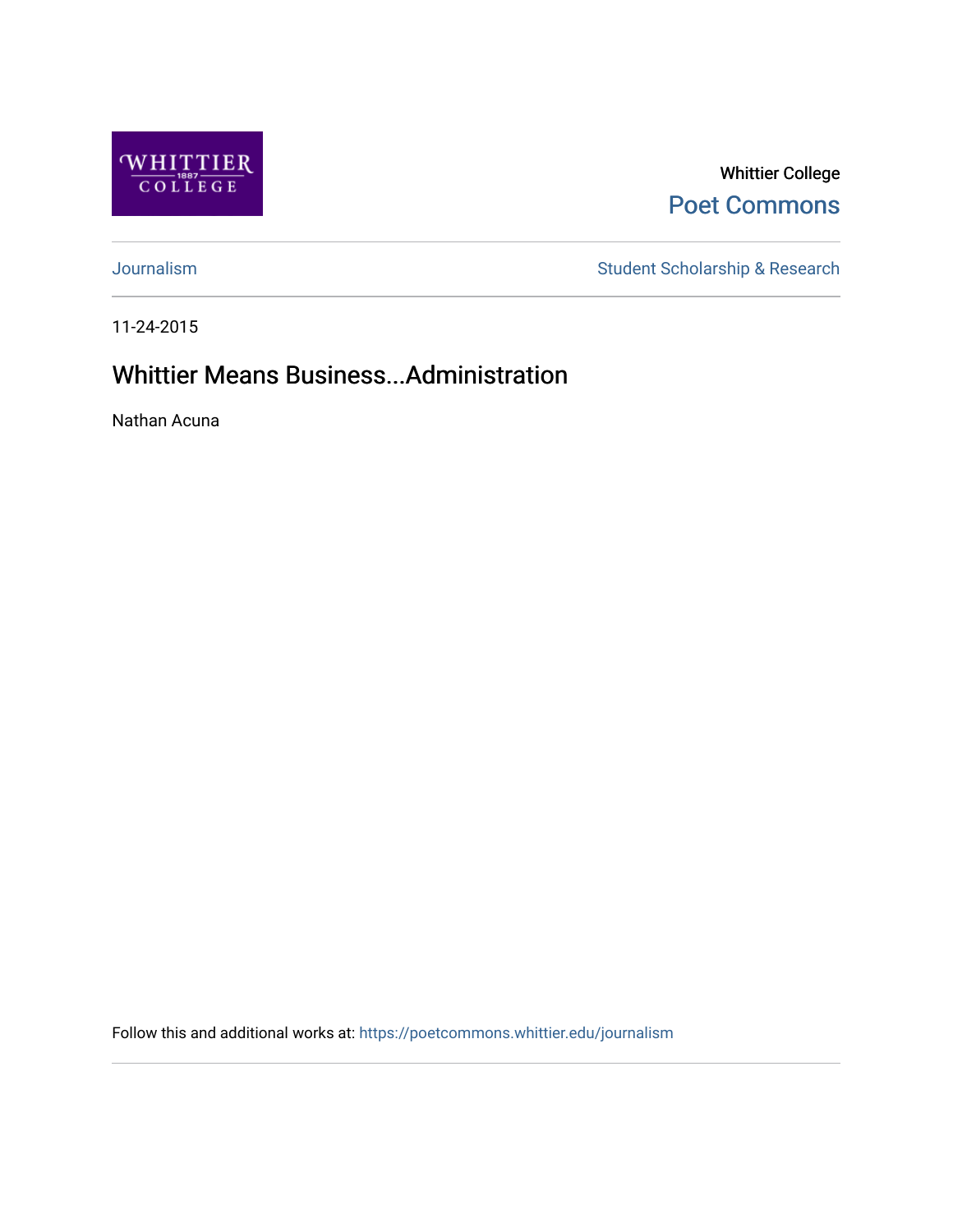## [POETINIS: DRINK IN THE TRUTH](https://medium.com/engl-201?source=post_page-----d758acd549de----------------------)

*Only you can see this message*

This story's distribution setting is off. [Learn more](https://help.medium.com/hc/en-us/articles/360018834334?source=post_page-----d758acd549de----------------------)

## Whittier Means Business . . . Administration

 $\times$ 

And a lot of other things, too



[Nathan Acuña](https://medium.com/@nacuna1?source=post_page-----d758acd549de----------------------) [Nov 24, 2015](https://medium.com/engl-201/whittier-college-means-business-administration-d758acd549de?source=post_page-----d758acd549de----------------------) · 7 min read



Sign of the times?

hittier College has been deeply rooted in a liberal-arts tradition since it was founded in W1887, teaching students the importance of community, multicultural perspectives and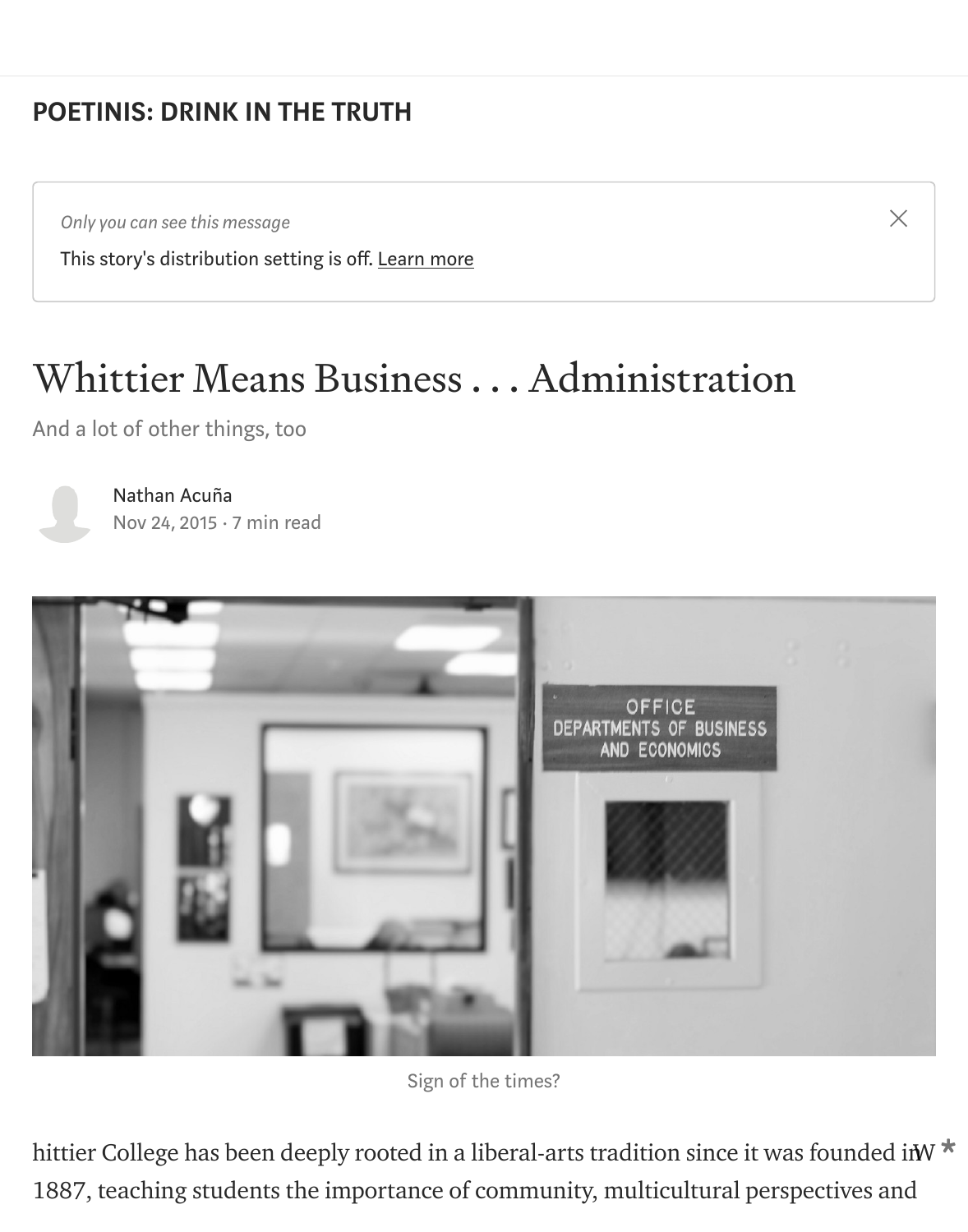academic interconnection. Our school's costumed mascot,a purple-and-gold-clad Poet named Johnny, honors this the town of Whittier's namesake figure, Quaker poet John Greenleaf Whittier. The Poet is synonymous with the Writer and the Artist, and some would say it is the opposite of the Accountant. However, a look at the majors of last year's graduates might lead one to believe Whittier College students are more interested in spread sheets and management strategies than meter and verse. Perhaps the school's future mascot will be something like Warren, The Multi-billionaire CEO.

Among Whittier College's [31 majors](http://www.whittier.edu/academics/majors), Business takes the biggest piece of the pie (chart) while humanities staples English and History account for smaller, though still significant slices. The National Center for Educational Statistics (NCES) [reports that](http://nces.ed.gov/collegenavigator/?id=125763#programs), of the 367 degrees given to Whittier College graduates in the 2013–2014 academic year, the top majors were:

- Business Administration (72 degrees or 19.6 percent)
- Kinesiology (46 degrees or 12.5 percent)
- Psychology (41 degrees or 11.2 percent)



When we slice up the majors pie, business admin takes the cake.

Business Administration Department Co-Chair and Associate Professor of Business Adminstration, Jeffrey Decker, says this is nothing new and what his department has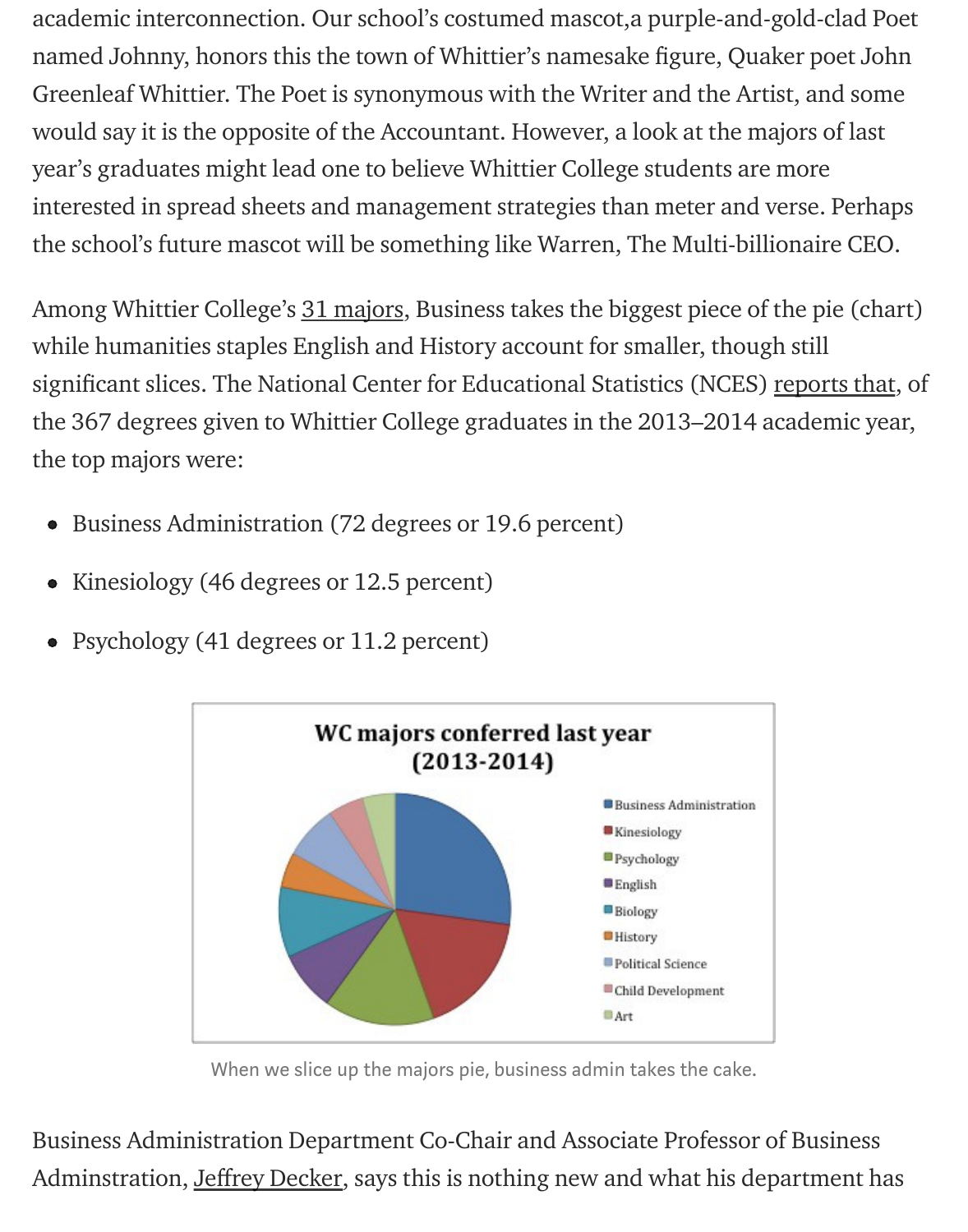come to expect during his 25 years here.This trend is also not unique to Whittier colleges across America are seeing a fall in humanities majors. The new "it" major, the one that will make you a successful in your future career, is all about Business.

In a separate study of [the most recent Digest of Education Statistics,](http://nces.ed.gov/programs/digest/d13/tables/dt13_322.10.asp) NCES reported that 1,791,046 bachelor's degrees were conferred by postsecondary institutions between 2011–12. Of these, 20.5 percent, or 366,815, were given for "Business." This 20.5 percent is seconded by "History and social sciences" at 178,543, or 9.97 percent.



English degrees have remained stagnant over the past 20 years, while Business degrees have risen from just about 200k to between 300k and 400k..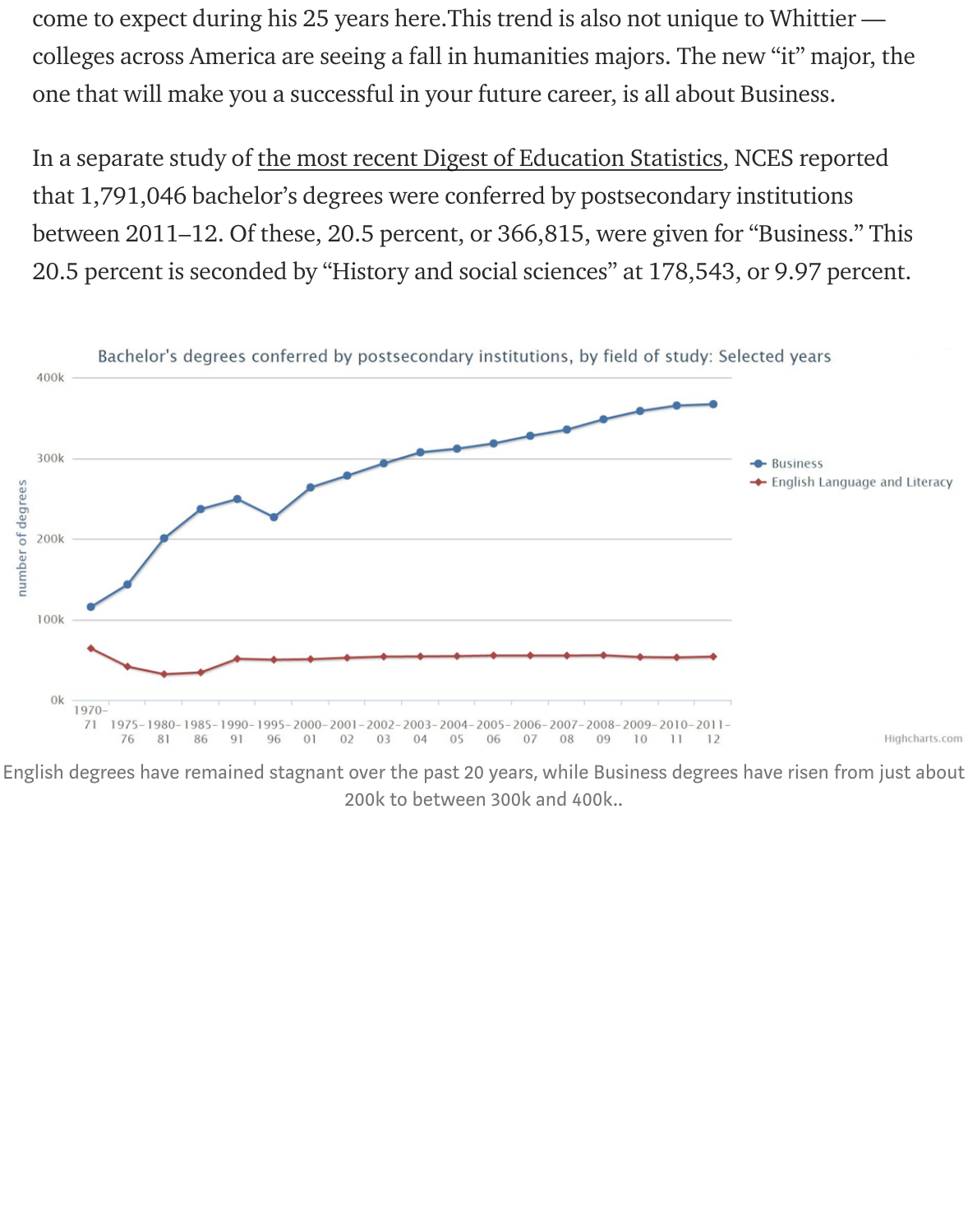Andres Magana, a junior Business Administration major with a concentration in Marketing, said that he came into Whittier with a desire to do cinematography, but was pulled into Business Administration when he took the survey course. "I originally wanted to be a film major, but when I realized Whittier doesn't offer that, I was undecided," Magana said.

"It was only until I took Business and Society with Decker in the fall of my freshman year that I decided to major in it. His passion inspired me."

Long before he took a class with Decker, Magana said he was introduced to business through popular television shows such as *Shark Tank* and *Bar Rescue*. "These shows demonstrated to me how important the people who run businesses are and how necessary they are to running a successful [business] venture, regardless of how great an item or business may seam on its own. Others look to [those people] for guidance or suggestion," said Magana. "Everybody involved in a business has some sort of role that supports [it] overall…I want that same sense of importance."

Alejandro De la Torre, a junior majoring in social work said that the prospect of learning more about business was what initially inspired him to go to college. "I think [that's] what got me interested…how broad of a major it was and how in the future I saw it becoming more and more popular — and not just in schools, but in the actual workforce," said De la Torre. "Coming into this school, I didn't know it was really big. I just knew overall when I thought of college, I thought, business."

# "I just knew overall when I thought of college, I thought, business.'"

...

The trend toward business and away from the humanites has spurred considerable debate in education circles. American author, essayist and literary critic William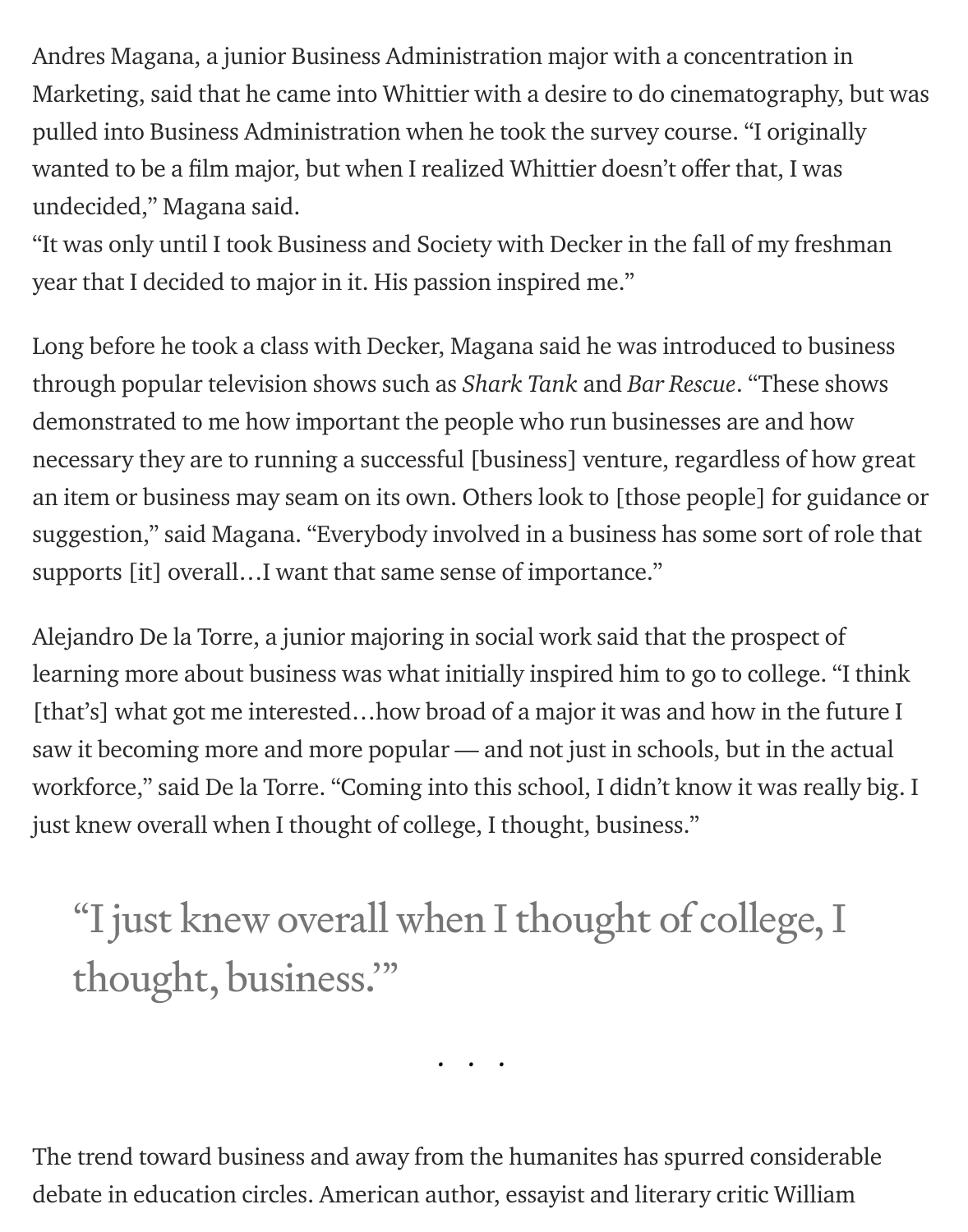[Deresiewicz's essay, "The Neoliberal Arts, How College Sold Its Soul to the Market" for](http://harpers.org/archive/2015/09/the-neoliberal-arts/1/) Harper's Magazine, draws out the historical contingencies that have led to the popularity of vocational majors, such as Business Administration, and what it means for high enducation's traditional role in developing young men and women.

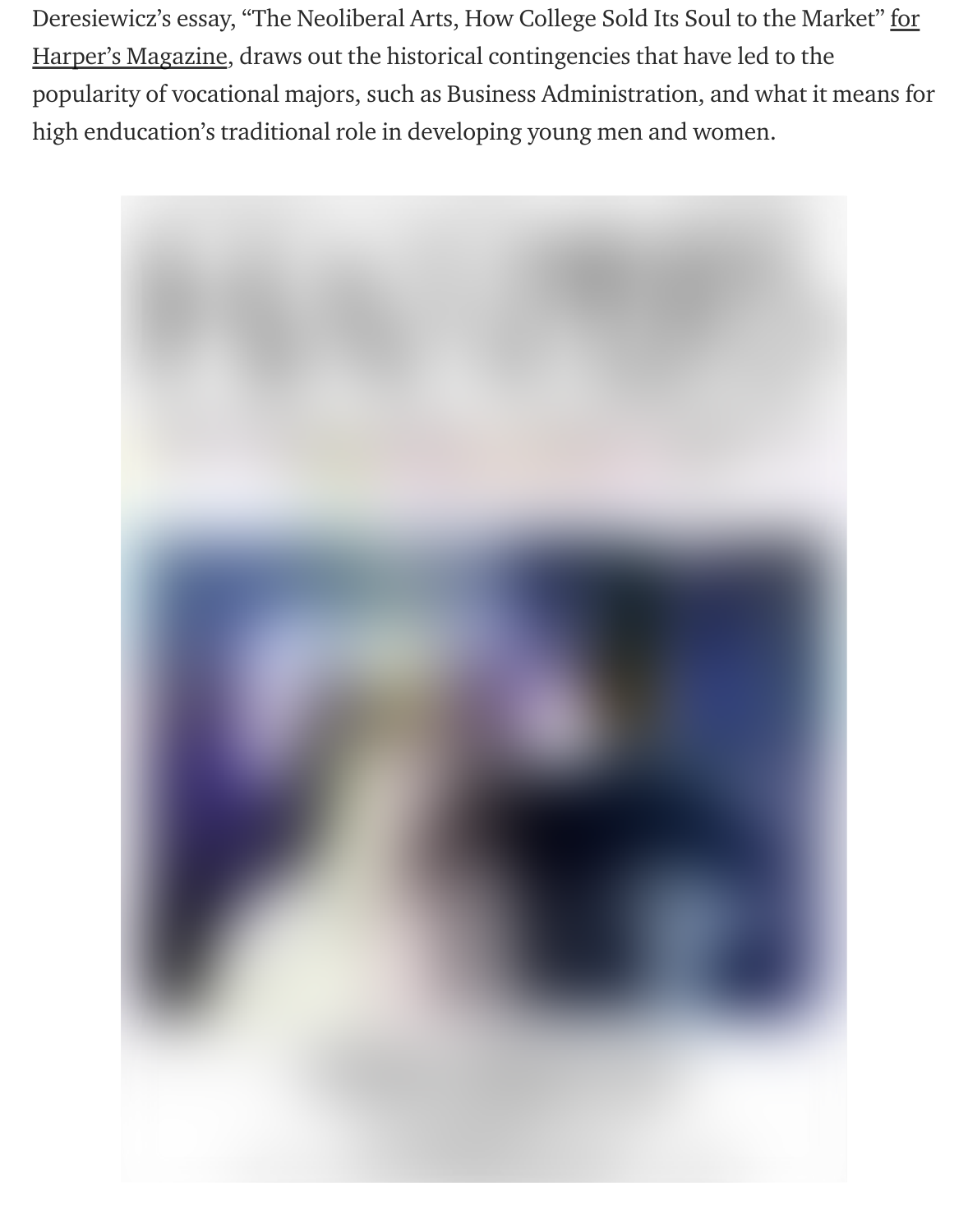Neoliberalism, he argues, is the idea that education, just like everything else in a America, has been turned into a calculation of monetary risk and reward. Furthermore, this new mode of educating "believes that we have reached the end of history, a steadystate condition of free-market capitalism that will go on replicating itself forever. The historical mission of youth is no longer desirable or even conceivable. The world is not going to change, so we don't need young people to imagine how it might." The main goal of colleges, then, is not for establishing the next generation of creators and freethinkers, but to build the next generation of careers in an eternal workforce.

"Why is Business popular?" Decker asked, repeating the question posed to him by a reporter while reaching back and handing out his business card. The book, "Rethinking Undergraduate Business Education: Liberal Learning for the Profession" has been pulled from pristinely organized bookshelves and strategically set on a neat and orderly desk in this well-organized office. "Well, certainly some folks, and especially at Whittier, are like I was — from a lower-class background. I wanted to change how I lived and how my family lived, and Business gave me an opportunity to do that."

Third-year history major Karen Pe echoed the economic imperatives behind the popularity of business majors. "I feel like business administration is more popular than the humanities because people think they're highly guaranteed to get jobs, and a lot of people don't really know about humanities," she said. "I know a lot of people are doing [business administration] because they think it's a safe zone…but also [it's] not knowing what they want to do after they graduate."

# "I know a lot of people doing [business administration] because they think it's a safe zone…"

However, at least at Whittier College Decker says the line dividing the humanities from vocational majors is not clear cut. "I've been teaching here for almost 25 years, and to tell you the truth, I don't know whether my class is a humanity or a social science, because I use knowledge from both fields," said Decker. "When we're talking about strategy…it becomes a creative art. And so, for me, putting together a company that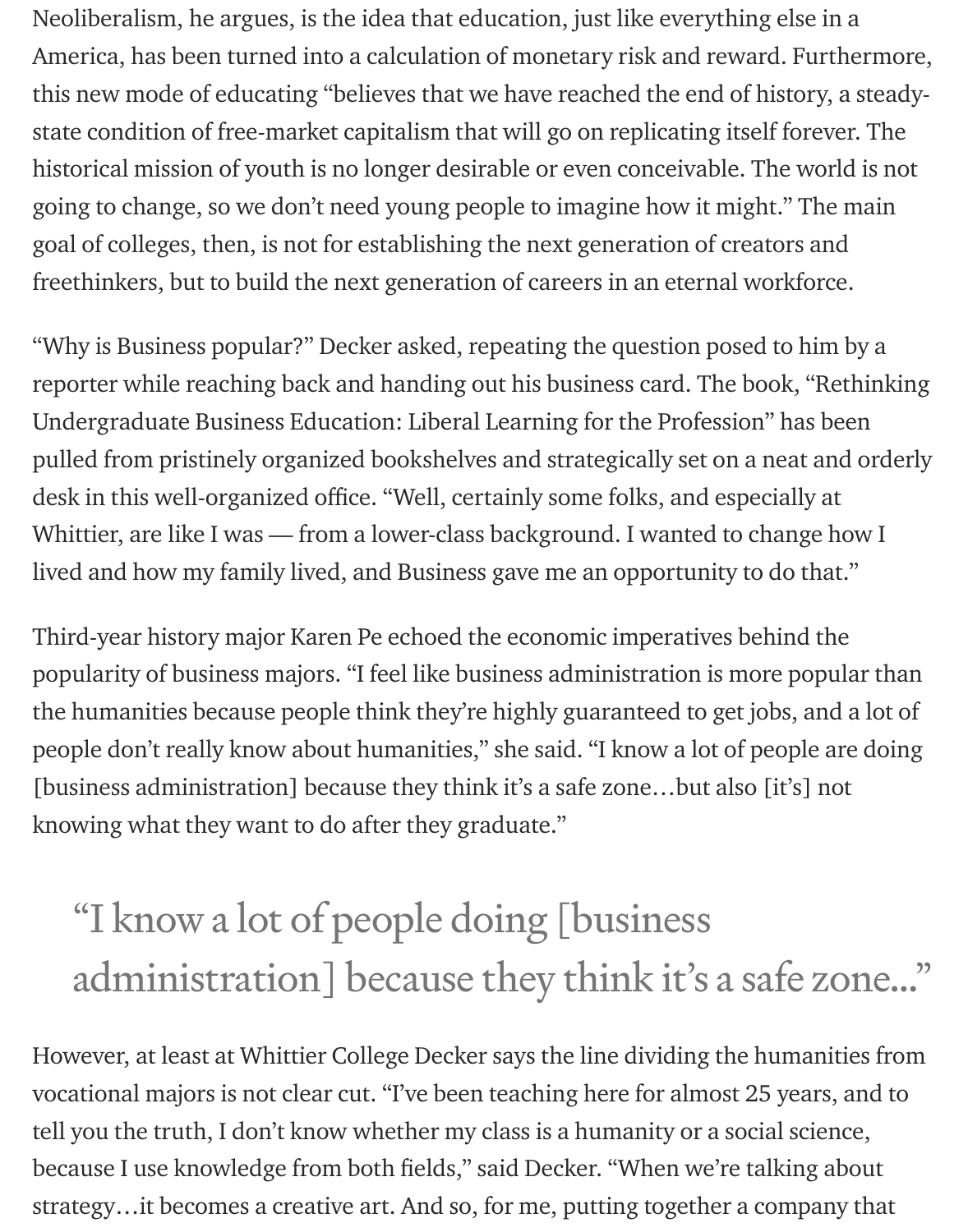does good and does well is almost like somebody putting together a really good movie, or somebody writing a really good book."

The decidedly lived-in office of Professor of English Sean Morris provides a stark contrast to Decker's. Piles of papers and books are stacked high on the floor and desk. If he didn't stand well above six-feet, Morris would disappear behind the stacks when he sits down at his desk. If there is an existential crisis in the humanities, though, he's not suffering from it. "I agree that we're a liberal arts college and we're about understanding things, broadly, and that it's possible that too much focus on professions could undermine that," said Morris, "but I'd also caution that because it's a liberal arts college, even somebody who is majoring in business…it's just a major!"

For Morris, who did admit to always holding out for more English majors, a singular focus on one's major does not make for a strong education. "I think that's really what [the liberal arts program] is designed to do. So, no matter what your major is, you really ought to be trying to get a sense of what these other fields are," Morris said. "The stereotype is that in professional disciplines, you're just going through things with blinders on and you don't care about anything and all you want is, 'I'm just going to do X, Y and Z and hand me a check,' but the truth is that if you really are that kind of person, you're not going to get into the most lucrative kinds of jobs anyway. Somebody who has skills in something practical, if they can also bring in that larger knowledge and understanding, [they are] going to do better at it."

"Somebody who has skills in something practical, if they can also bring in that larger knowledge and understanding, [they are] going to do better at it." — Professor of English Sean Morris

Besides, he reminded, at Whittier College it's practically impossible to put too much emphasis on any single discipline. "No matter what you do as your major, it's onequarter, there's a specific requirement of 72 units outside your major and that's more